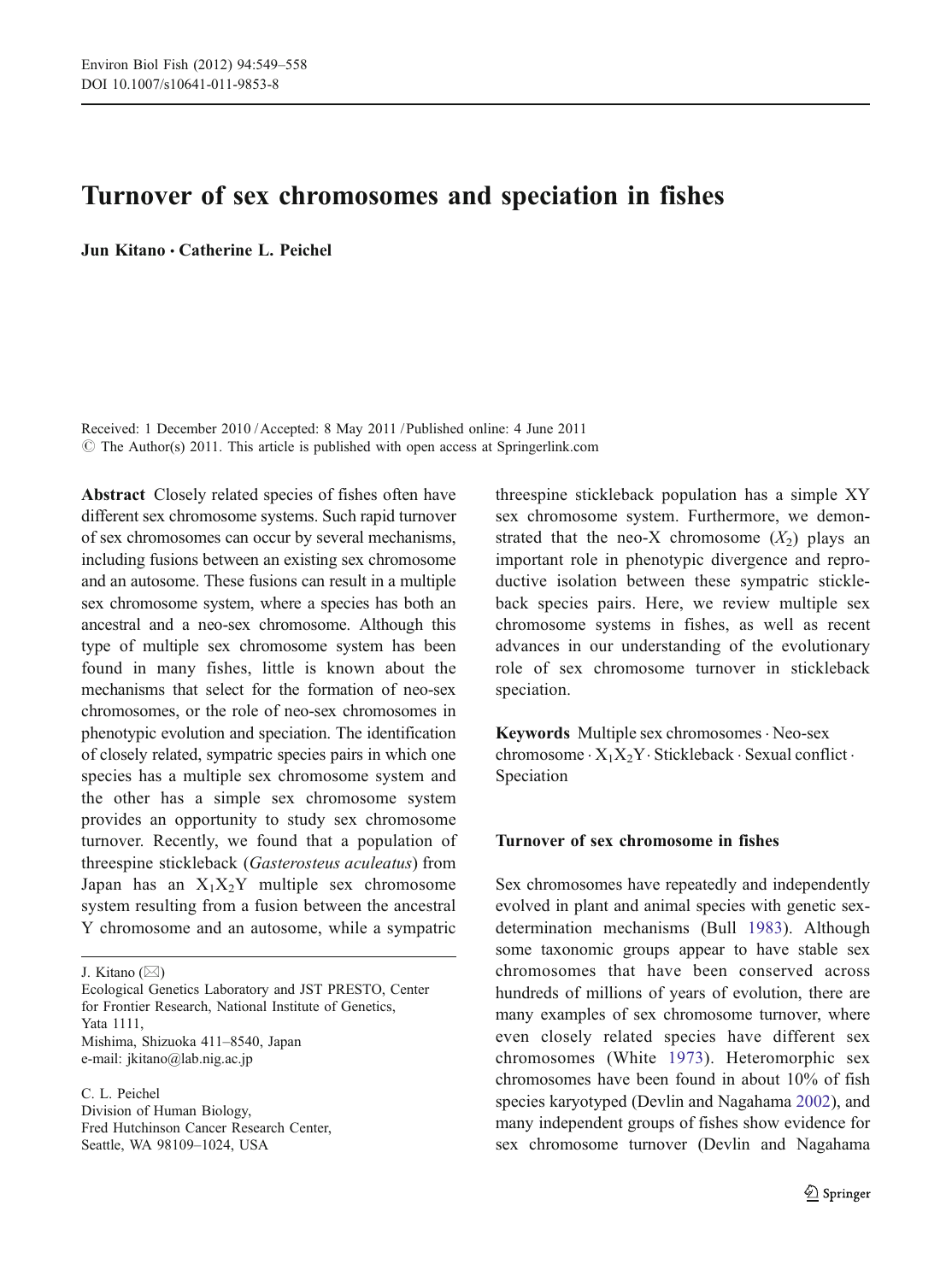<span id="page-1-0"></span>[2002;](#page-7-0) Mank et al. [2006\)](#page-8-0). In fishes, there is evidence that sex chromosome turnover has occurred through multiple mechanisms, including the transposition of an existing male-determination locus to an autosome (Woram et al. [2003\)](#page-9-0), the evolution of a new maledetermination locus on an autosome (Kondo et al. [2006;](#page-8-0) Tanaka et al. [2007\)](#page-8-0), and fusions between an autosome and an existing Y-chromosome (Kitano et al. [2009;](#page-7-0) Ross et al. [2009](#page-8-0)). In this review, we focus on the evolution of sex chromosome-autosome fusions, which appear to be quite common in fishes. Then, we discuss the mechanisms that might select for these fusions as well as their potential role in phenotypic evolution and speciation.

### Multiple sex chromosome systems in fishes

Most species with sex chromosomes either have a simple male heteromorphic (XX female/XY male) or female heteromorphic (ZW female/ZZ male) system. Fusions between an autosome and a sex chromosome (X, Y, Z, or W) create what is commonly referred to as a multiple sex chromosome system. For example, when an autosome fuses to a Y chromosome, this creates an  $X_1X_2Y$  sex chromosome system (White [1973](#page-9-0)). In this case, males have one neo-Y chromosome, one ancestral X chromosome  $(X_1)$ , and one neo-X chromosome  $(X_2)$ , while females have two pairs of X chromosomes  $(X_1X_1X_2X_2)$  (Fig. 1). Similarly, fusions between an autosome and an X, Z, or W chromosome will create an  $XY_1Y_2$ ,  $ZW_1W_2$ , or  $Z_1Z_2W$  system, respectively. All of these types of systems have been found in a variety of taxonomic groups. The first multiple sex chromosome system identified in fishes was found by Uyeno and Miller ([1971](#page-8-0)) in a species of Mexican killifish; males have an  $X_1X_2Y$  sex chromosome system, with one large metacentric Y chromosome that is missing in females and two small acrocentric X chromosomes that are also present in females (Uyeno and Miller [1971](#page-8-0)). Since then, multiple sex chromosome systems have been identified in many fish species across diverse families (Table [1\)](#page-2-0). The presence of multiple sex chromosome systems in diverse groups of fishes suggests that they have evolved independently in multiple lineages.

Interestingly,  $X_1X_2Y$  systems are more common in fishes than the other types of multiple sex chromo-some systems (35/41) (Table [2](#page-4-0)).  $X_1X_2Y$  systems can arise not only through fusions between an autosome and a Y chromosome, but also through centric fission of the X chromosome in species with an XY system or through reciprocal translocations between the X chromosome and an autosome in species with an ancestral XX female/ XO male sex chromosome system (Fig. 1) (White [1973](#page-9-0)). Several lines of evidence support the idea that the multiple sex chromosome systems in fishes arose mainly through fusions between a Y chromosome and an autosome. First, in many species, the neo-Y



Fig. 1 Three proposed mechanisms for the formation of an  $X_1X_2Y$  multiple sex chromosome system, based on White (1983). Autosome, X chromosome, ancestral-X chromosome,

neo-X chromosome, and Y chromosome are abbreviated as A,  $X, X_1, X_2$ , and Y, respectively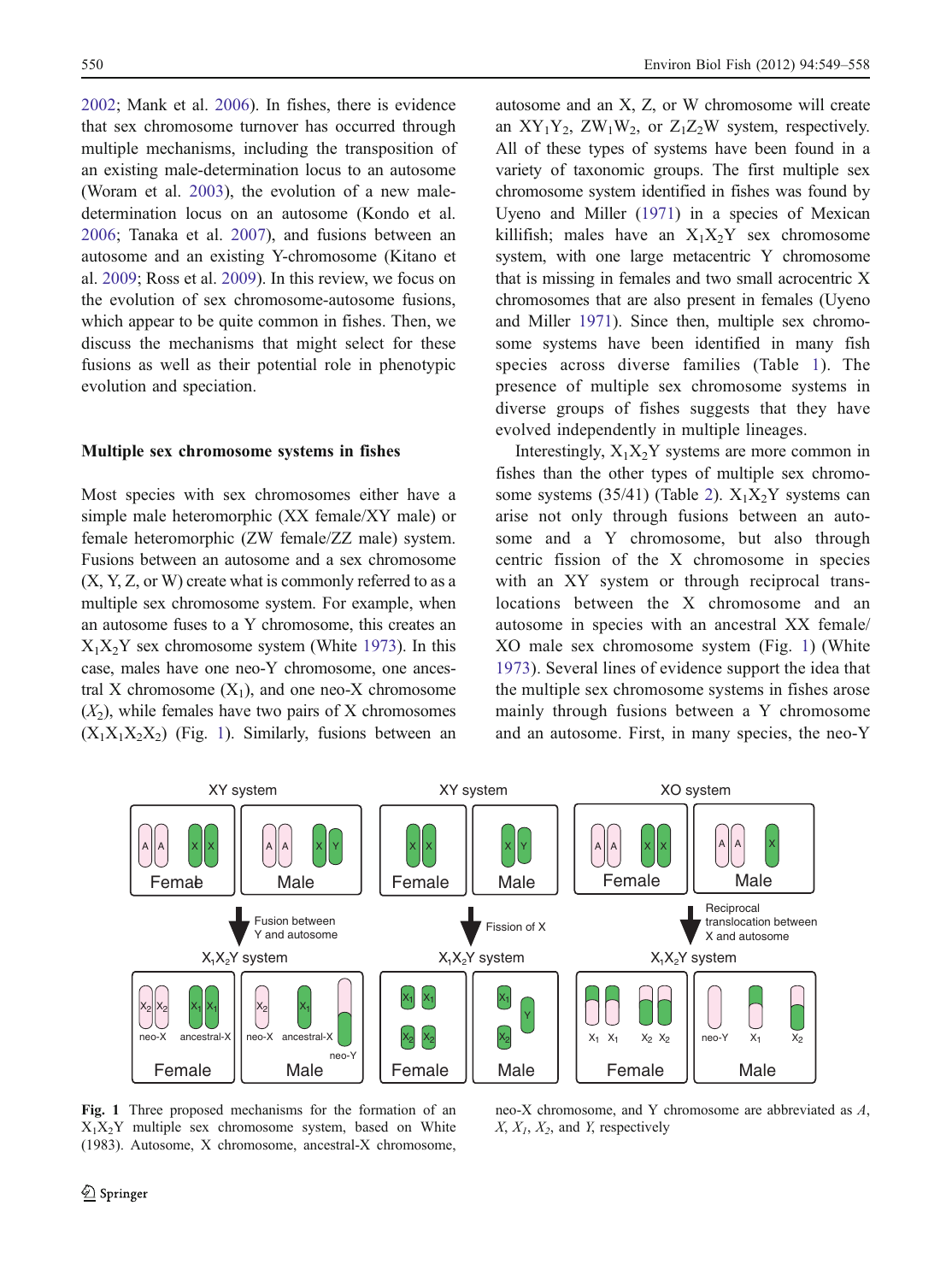<span id="page-2-0"></span>

| Order                                                                    | Family           | Genus                  | Species                                                                | 2n (F/M) | Comments <sup>a</sup>                                                                                             | References                                                   |
|--------------------------------------------------------------------------|------------------|------------------------|------------------------------------------------------------------------|----------|-------------------------------------------------------------------------------------------------------------------|--------------------------------------------------------------|
| $\mathbf{X}_1\mathbf{X}_2\mathbf{X}_2\mathbf{X}_1\mathbf{X}_2\mathbf{Y}$ |                  |                        |                                                                        |          |                                                                                                                   |                                                              |
| Anguilliformes                                                           | Ophichthidae     | Muraenichthys          | gymnotus                                                               | 48/47    | Y-A fusion                                                                                                        | (Murofushi and Yosida 1984)                                  |
| Beryciformes                                                             | Berycidae        | Beryx                  | splendens                                                              | 48/47    | Y-A fusion                                                                                                        | (Ojima and Kikuno 1986)                                      |
| Characiformes                                                            | Erythrinidae     | Erythrinus             | erythrinus B <sup>b</sup>                                              | 54/53    | Y-A fusion; E. erythrinus A population has no<br>obvious sex chromosome $(2n=54)$                                 | (Bertollo et al. 2004)                                       |
| Characiformes                                                            | Erythrinidae     | Erythrinus             | $\ensuremath{\mathit{erytminus}}\xspace$ $C^{\ensuremath{\mathsf{b}}}$ | 52/51    | Y-A fusion; E. erythrinus A population has no<br>obvious sex chromosome $(2n=54)$                                 | (Bertollo et al. 2004)                                       |
| Characiformes                                                            | Erythrinidae     | Erythrinus             | erythrinus D <sup>b</sup>                                              | 52/51    | Y-A fusion; E. erythrinus A population has no<br>obvious sex chromosome $(2n=54)$                                 | (Bertollo et al. 2004)                                       |
| Characiformes                                                            | Erythrinidae     | Hoplias                | malabaricus                                                            | 40/39    | are XX/XY (2n=42) or XX/XY <sub>1</sub> Y <sub>2</sub> (2n=41/40)<br>Y-A fusion; other H. malabaricus karyomorphs | (Bertollo et al. 2000;<br>Rosa et al. 2009)                  |
| Clupeiformes                                                             | Clupeidae        | Brevoortia             | aurea                                                                  | 46/45    | Y-A fusion, B. pectinata has no obvious sex<br>chromosome $(2n=46)$                                               | (Brum and Galetti 1992)                                      |
| Cypriniformes                                                            | Cobitidae        | Cobitis                | taenia striata                                                         | 50/49    | Y-A fusion                                                                                                        | (Saitoh 1989)                                                |
| Cyprinodontiformes                                                       | Cyprinodontidae  | Garmanella             | pulchra                                                                | 50/49    | Y-A fusion                                                                                                        | (Levin and Foster 1972)                                      |
| Cyprinodontiformes                                                       | Cyprinodontidae  | Megupsilon             | aporus                                                                 | 48/47    | first Y-A fusion identified in fishes                                                                             | (Uyeno and Miller 1971)                                      |
| Cyprinodontiformes                                                       | Goodeidae        | <b>Allodontichthys</b> | hubbsi                                                                 | 42/41    | Y-A fusion; no obvious sex chromosomes in<br>family $(2n=48)$                                                     | (Uyeno et al. 1983)                                          |
| Cyprinodontiformes                                                       | Nothobranchiidae | Nothobranchius         | guentheri                                                              | 36/35    | Y-A fusion                                                                                                        | (Ewulonu et al. 1985)                                        |
| Gasterosteiformes                                                        | Gasterosteidae   | Gasterosteus           | aculeatus (JS)                                                         | 42/41    | Y-A fusion; sympatric G. aculeatus population is<br>$XXXY (2n=42)$                                                | (Kitano et al. 2009)                                         |
| Gasterosteiformes                                                        | Gasterosteidae   | Gasterosteus           | wheatlandi                                                             | 42/41    | Y-A fusion; closely related, sympatric species<br>G. aculeatus is $XXXX$ (2n=42)                                  | (Ross et al. 2009)                                           |
| Gymnotiformes                                                            | Gymnotidae       | Gymnotus               | pantanal                                                               | 40/39    | have no obvious sex chromosomes $(2n=40$ or 54)<br>Y-A fusion; two closely related, sympatric species             | (Margarido et al. 2007)                                      |
| Gymnotiformes                                                            | Hypopomidae      | Brachyhypopomus        | pinnicaudatus                                                          | 42/41    | Y-A fusion                                                                                                        | (Almeida-Toledo et al. 2000a)                                |
| Gymnotiformes                                                            | Stemopygidae     | Eigenmannia            | sp.2                                                                   | 32/31    | Y-A fusion; closely related, sympatric species<br>E. virescens is XXXXY (2n=38)                                   | (Almeida-Toledo et al. 2000b;<br>Almeida-Toledo et al. 1984) |
| Perciformes                                                              | Blenniidae       | Parablennius           | tentacularis                                                           | 48/47    | Y-A fusion; closely related species have no obvious<br>sex chromosome                                             | (Caputo et al. 2001)                                         |
| Perciformes                                                              | Callionymidae    | Callionymus            | <b>beniteguri</b>                                                      | 38/37    | Y-A fusion; closely related species C. punctatus<br>and C. doryssus are XX/XY                                     | (Murofushi et al. 1983)                                      |
| Perciformes                                                              | Callionymidae    | Callionymus            | ornatipinnis                                                           | 38/37    | Y-A fusion; closely related species C. punctatus<br>and C. doryssus are XXXY                                      | (Murofushi et al. 1983)                                      |
| Perciformes                                                              | Channichthyidae  | Chaenodraco            | wilsoni                                                                | 48/47    | Y-A fusion; closely related species have no obvious                                                               | (Morescalchi et al. 1992)                                    |
| Perciformes                                                              | Channichthyidae  | Chionodraco            | hamatus                                                                | 48/47    | Y-A fusion; closely related species have no obvious<br>sex chromosome                                             | (Morescalchi et al. 1992)                                    |
| Perciformes                                                              | Channichthyidae  | Chionodraco            | myersi                                                                 | 48/47    | Y-A fusion; closely related species have no obvious<br>sex chromosome<br>sex chromosome                           | (Morescalchi et al. 1992)                                    |

Table 1 List of fishes that have multiple sex chromosome systems

Table 1 List of fishes that have multiple sex chromosome systems

 $\underline{\textcircled{\tiny 2}}$  Springer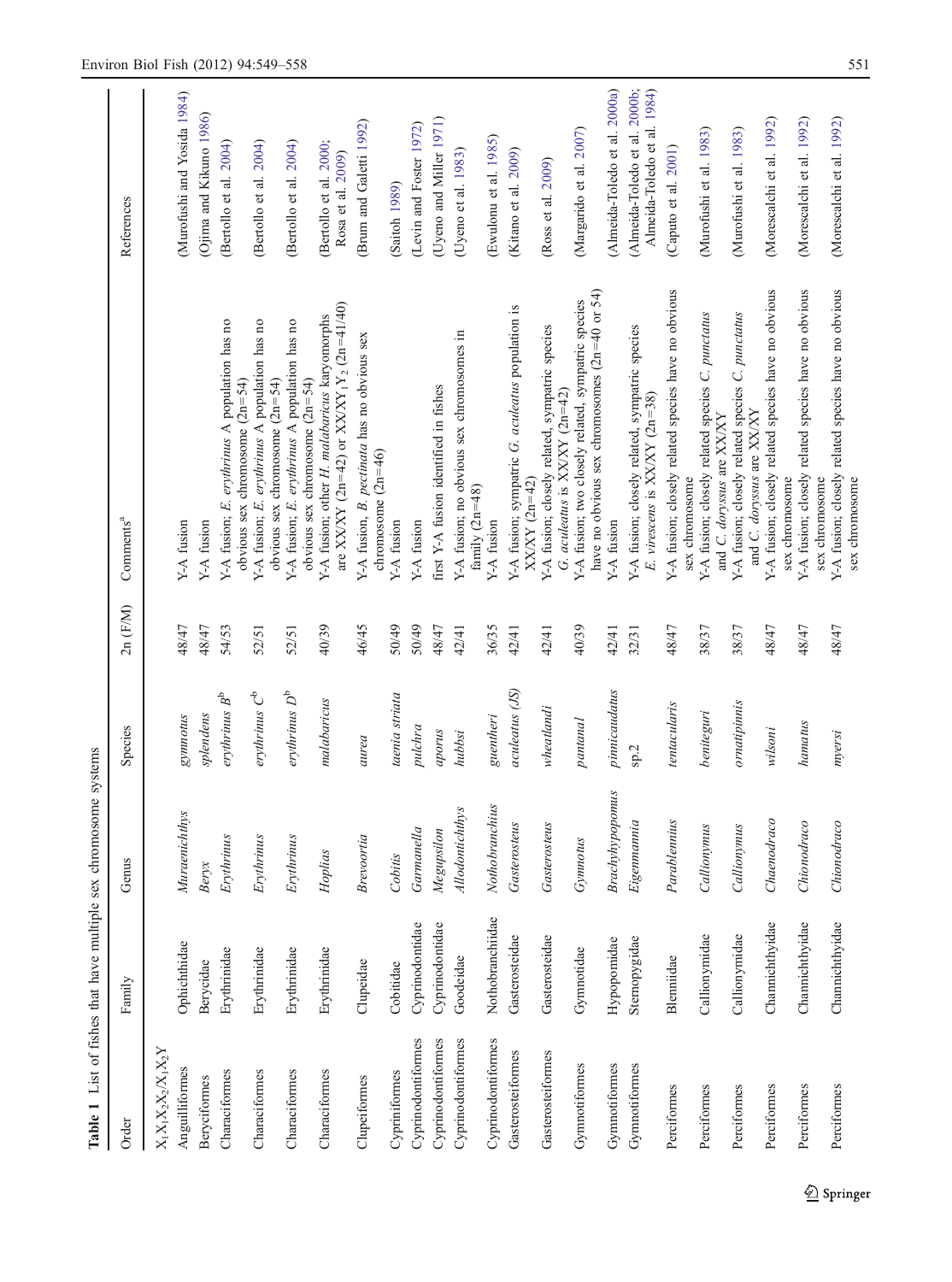| Table 1 (continued)                                                                                               |                 |                  |                 |          |                                                                                             |                                                   |
|-------------------------------------------------------------------------------------------------------------------|-----------------|------------------|-----------------|----------|---------------------------------------------------------------------------------------------|---------------------------------------------------|
| Order                                                                                                             | Family          | Genus            | Species         | 2n (F/M) | Comments <sup>a</sup>                                                                       | References                                        |
| Perciformes                                                                                                       | Channichthyidae | Chionobathyscus  | dewitti         | 48/47    | Y-A fusion; closely related species have no obvious<br>sex chromosome                       | (Morescalchi et al. 1992)                         |
| Perciformes                                                                                                       | Channichthyidae | Pagetopsis       | macropterus     | 48/47    | Y-A fusion; closely related species have no obvious<br>sex chromosome                       | (Morescalchi et al. 1992)                         |
| Perciformes                                                                                                       | Eleotrididae    | Awaous           | strigatus       | Ê        | Species in same family Dormitator maculatus<br>is XXXXY                                     | (Oliveira and Almeida-<br>Toledo 2006)            |
| Perciformes                                                                                                       | Gobiidae        | Ctenogobius      | shufeldti       | 48/47    | Y-A fusion; family has XX/XY, ZW/ZZ and XX/XO<br>sex chromosome systems                     | (Pezold 1984)                                     |
| Perciformes                                                                                                       | Lutjanidae      | Lutjanus         | quinquelineatus | 48/47    | Y-A fusion; closely related species L. kasmira has no<br>obvious sex chromosome $(2n=48)$   | (Ueno and Takai 2008)                             |
| Perciformes                                                                                                       | Monodactylidae  | Monodactylus     | sebae           | 48/47    | Y-A fusion; closely related species M. argenteus has<br>no obvious sex chromosome $(2n=48)$ | (Suzuki et al. 1988)                              |
| Perciformes                                                                                                       | Percidae        | Zingel           | zingel          | 48/47    | Y-A fusion; other species in family are XX/XY                                               | (Halacka et al. 2007)                             |
| Salmoniformes                                                                                                     | Salmonidae      | Oncorhynchus     | nerka           | 58/57    | Y-A fusion; closely related species O. mykiss<br>is XXXXY                                   | (Thorgaard 1978; Ueda<br>and Ojima 1984)          |
| Scorpaeniformes                                                                                                   | Tetrarogidae    | Hypodytes        | rubripinnis     | 48/47    | Y-A fusion                                                                                  | (Ueno and Kang 1992)                              |
| Siluriformes                                                                                                      | Siluridae       | $Ompok$          | bimaculatus     | 42/41    | Y-A fusion                                                                                  | (Rishi 1976)                                      |
| Tetraodontiformes                                                                                                 | Monacanthidae   | Stephanolepis    | cirrhifer       | 34/33    | Y-A fusion                                                                                  | (Murofushi et al. 1980)                           |
| Tetraodontiformes<br>$XXXY_1Y_2$                                                                                  | Monacanthidae   | Stephanolepis    | hispidus        | 34/33    | Y-A fusion                                                                                  | (Brun 1996)                                       |
| Characiformes                                                                                                     | Erythrinidae    | Hoplias          | malabaricus     | 40/41    | Other H. malabaricus karyomorphs are XX/XY<br>or $XXX_1X_2Y$                                | Bertollo et al. 1983)<br>(Bertollo et al. 2000;   |
| Siluriformes                                                                                                      | Loricariidae    | Ancistrus        | $sp.l$          | 38/39    | Family also has XX/XY, ZW/ZZ, and XX/XO sex<br>chromosome systems                           | Oliveira et al. 2008)<br>(Alves et al. 2006;      |
| Siluriformes                                                                                                      | Loricariidae    | Harttia          | carvalhoi       | 52/53    | Closely related species do not have obvious sex<br>chromosomes                              | (Centofante et al. 2006)                          |
| $Z_1 Z_2 W_1 W_2/Z_1 Z_1 Z_2 Z_2$                                                                                 |                 |                  |                 |          |                                                                                             |                                                   |
| Siluriformes                                                                                                      | Loricariidae    | Ancistrus        | sp.2            | 52/52    | Family also has XX/XY, ZW/ZZ, and XX/XO sex<br>chromosome systems                           | Oliveira et al. 2008)<br>(Alves et al. 2006;      |
| $ZW_1W_2/ZZ$                                                                                                      |                 |                  |                 |          |                                                                                             |                                                   |
| Aulopiformes                                                                                                      | Synodontidae    | Trachinocephalus | wyops           | 27/26    | Z-A fusion; other species in family are ZW/ZZ<br>$(2n=48)$                                  | (Ueno et al. 2001)                                |
| Characiformes                                                                                                     | Parodontidae    | Apareiodon       | $a$ ffinis      | 55/54    | Fission of W; sympatric population has no obvious<br>sex chromosome $(2n=54)$               | Moreira-Filho et al. 1980)<br>(Jesus et al. 1999; |
| <sup>a</sup> When mechanisms creating the neo sex chromosomes are suggested in the original paper, they are noted |                 |                  |                 |          |                                                                                             |                                                   |

 $\underline{\textcircled{\tiny 2}}$  Springer

b These three karyomorphs are presented as different species in this table, but might constitute a single species

<sup>b</sup> These three karyomorphs are presented as different species in this table, but might constitute a single species

ND=no data available

ND=no data available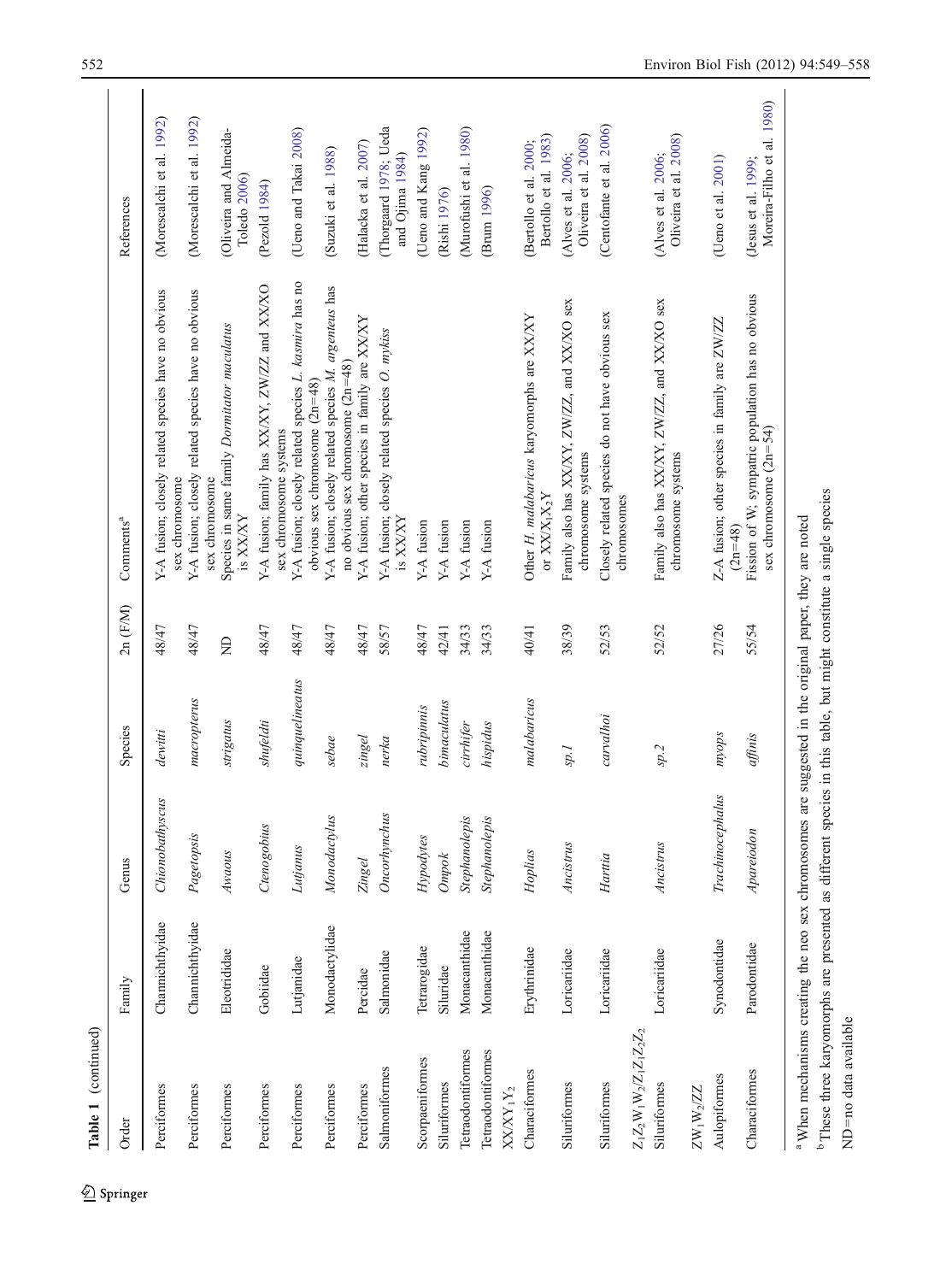<span id="page-4-0"></span>Table 2 Number of cases of different multiple sex chromosome systems found in each order

|                    | $X_1X_1X_2X_2/$ XX<br>$X_1X_2Y$ |                | $Z_1Z_2W_1W_2$ / $ZW_1W_2$ /<br>$XY_1Y_2$ $Z_1Z_2Z_1Z_2$ ZZ |   |
|--------------------|---------------------------------|----------------|-------------------------------------------------------------|---|
| Anguilliformes     | 1                               |                |                                                             |   |
| Aulopiformes       |                                 |                |                                                             | 1 |
| Beryciformes       | 1                               |                |                                                             |   |
| Characiformes      | 4 <sup>a</sup>                  | 1              |                                                             | 1 |
| Clupeiformes       | 1                               |                |                                                             |   |
| Cypriniformes      | 1                               |                |                                                             |   |
| Cyprinidontiformes | $\overline{4}$                  |                |                                                             |   |
| Gasterosteiformes  | $\overline{c}$                  |                |                                                             |   |
| Gymnotiformes      | 3                               |                |                                                             |   |
| Perciformes        | 13                              |                |                                                             |   |
| Salmoniformes      | 1                               |                |                                                             |   |
| Scorpaeniformes    | 1                               |                |                                                             |   |
| Siluriformes       | 1                               | $\overline{c}$ | 1                                                           |   |
| Tetraodontiformes  | $\mathfrak{D}$                  |                |                                                             |   |

<sup>a</sup> Three of these examples are karyomorphs, which might constitute a single species

chromosome is a large metacentric chromosome, while the two X chromosomes are small acrocentric chromosomes, suggesting that the neo-Y chromosome arose through a Robertsonian fusion of two acrocentric chromosomes (Ueno and Takai [2008](#page-8-0)). Consistent with this hypothesis, the neo-Y is associated with both the  $X_1$  and the  $X_2$  chromosomes during meiosis in all species examined (Ueno and Takai [2008\)](#page-8-0).

Second, XX/XO systems are not as common as XY system in fish, with only twelve examples of XX/XO systems documented to date (Devlin and Nagahama [2002](#page-7-0); Alves et al. [2006\)](#page-7-0). Furthermore, only one of these species (Gobiodon citrinus) is found in a family (Gobiidae) that also contains a species (Ctenogobius shufeldti) with an  $X_1X_2Y$  system (Pezold [1984\)](#page-8-0). In seven of the known  $X_1X_2Y$  systems, a closely related species in the same genus or other populations of the same species have an XX/XY sex chromosome system, suggesting that this may be the ancestral state (Table [1](#page-2-0)). In three of these cases, cytogenetic evidence demonstrates that the ancestral Y has indeed fused to an autosome (Kitano et al. [2009;](#page-7-0) Ross et al. [2009](#page-8-0); Cioffi and Bertollo [2010\)](#page-7-0). Although no evidence for heteromorphic sex chromosomes has been found in eleven cases where closely related species have been analyzed cytogenetically (Table [1](#page-2-0)), it is possible that these species do have an XX/XY sex chromosome system that cannot be distinguished using traditional cytogenetic tools. For example, it was originally reported that the threespine stickleback (Gasterosteus aculeatus) had no heteromorphic sex chromosomes, but later studies using fluorescence in situ hybridization revealed that the X and the Y can be distinguished (Ross and Peichel [2008\)](#page-8-0).

Finally, although centric fission of the X chromosome can result in the formation of an  $X_1X_2Y$  system (Fig. [1](#page-1-0)), this is unlikely to be the cause in most fish species with this system. When fissions create an  $X_1X_2Y$  system, closely related species with an XY system are expected to have fewer chromosome pairs (2n) than the species with an  $X_1X_2Y$  system. However, there are no such cases (Table [1](#page-2-0)).

Thus, it is likely that most of the  $X_1X_2Y$  sex chromosome systems in fishes are derived from fusions between an existing Y chromosome (whether cytogenetically visible or not) and an autosome. However, it is still unknown why these Y-autosome fusions are relatively common in fishes, and whether they have any role in phenotypic evolution or speciation. In order to address these questions, it is particularly useful to identify extant species pairs in which one species has the ancestral simple sex chromosome and the other has the derived multiple sex chromosome system. Indeed, for a few of the species with multiple sex chromosome systems listed in Table [1](#page-2-0), such species pairs can be found in sympatry or parapatry. For example, in a single watershed, there are sympatric populations of Hoplias aff. malabaricus; some populations have a simple XY system, other populations have an  $X_1X_2Y$  system, and still others have a  $XY_1Y_2$  system (Bertollo et al. [1983;](#page-7-0) Bertollo et al. [2000;](#page-7-0) Rosa et al. [2009\)](#page-8-0). Similarly, two overlapping sub-species of Eigenmannia have nonhomologous sex chromosomes; E. virescens has an XY system and E. sp.2 has an  $X_1X_2Y$  system (Almeida-Toledo et al. [1984](#page-7-0); Almeida-Toledo et al. [2000b](#page-7-0); Henning et al. [2008](#page-7-0)). In eastern Hokkaido, Japan, an incipient species of threespine stickleback (G. aculeatus) has an  $X_1X_2Y$  system; this Japan Sea form is sympatric with the ancestral Pacific Ocean form, which has a simple XY system (Kitano et al. [2009](#page-7-0)). In the Japan Sea form, cytogenetic studies and linkage analysis revealed that the  $X_1X_2Y$ system results from a fusion between an autosome (chromosome 9) and the ancestral Y chromosome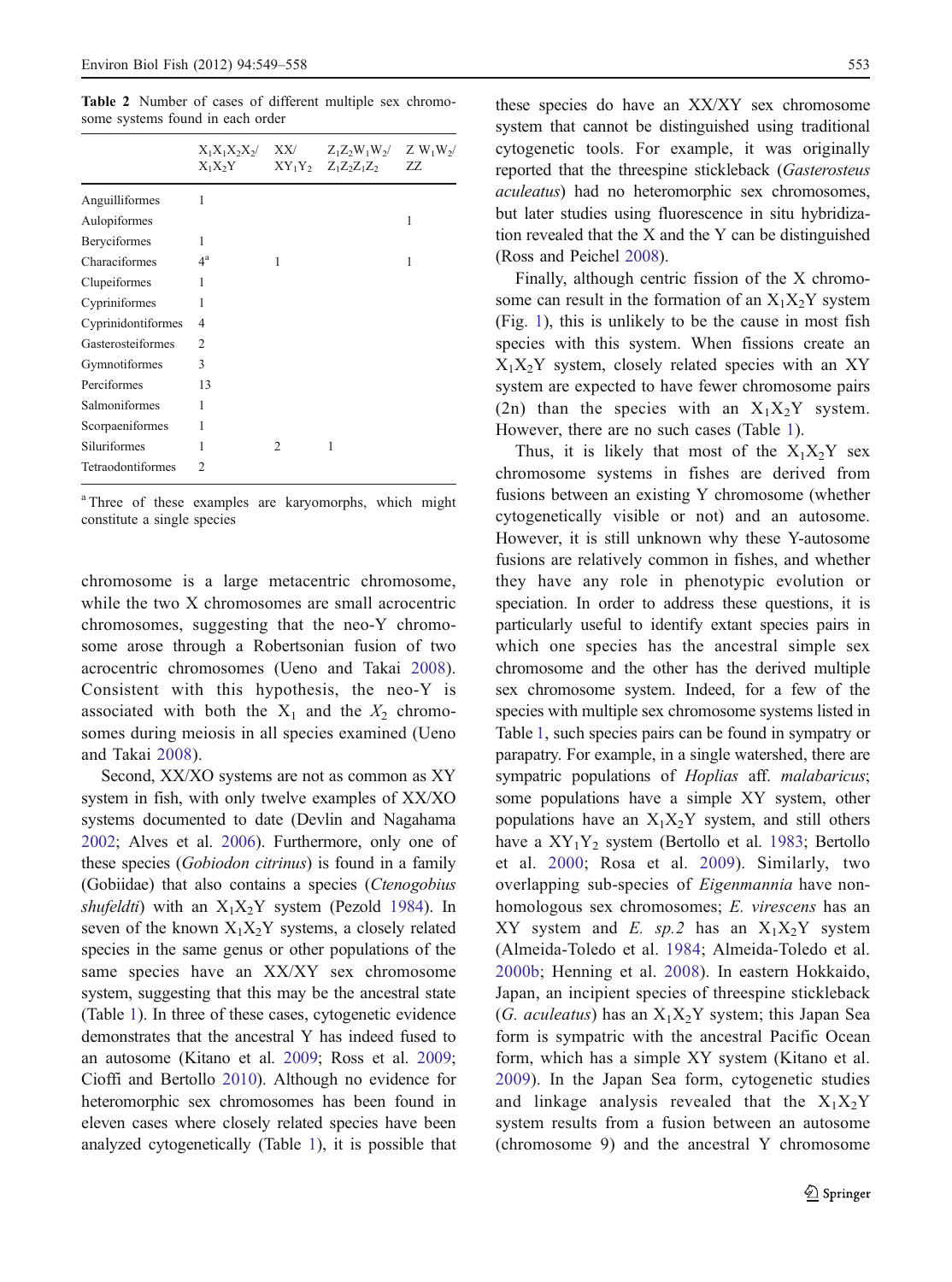(chromosome 19) (Kitano et al. [2009\)](#page-7-0). A similar fusion has occurred in the blackspotted stickleback (G. wheatlandi), which is sympatric with the Atlantic Ocean population of threespine stickleback on the eastern coast of North America (FitzGerald and Wootton [1993](#page-7-0)). Like the Japan Sea form, G. wheatlandi also has an  $X_1X_2Y$  system, but chromosome 12 has fused to the ancestral Y chromosome (Ross et al. [2009\)](#page-8-0). These data suggest that the fusions have occurred independently in the two stickleback lineages.

## What drives sex chromosome turnover?

Theoretical work has suggested that the presence of genes with sexually antagonistic effects (i.e. genes with alleles that have differential fitness effects in males and females) on an ancestral autosome might drive the turnover of sex chromosomes (Charlesworth and Charlesworth [1980;](#page-7-0) van Doorn and Kirkpatrick [2007\)](#page-9-0). Alleles that enhance fitness in one sex will not necessarily increase, and might even reduce, the fitness of the other sex. If such alleles with sexually antagonistic effects are present on autosomes, they will not easily spread within a population, because selection for an increase in allele frequency in one sex will be counteracted by selection against the allele in the other sex. However, if a sexually antagonistic gene is localized on a sex chromosome and tightly linked to the sex-determination locus, both males and females can increase their fitness by having different allele frequencies at the sexually antagonistic locus. Thus, the presence of genes with sexually antagonistic effects on an autosome might select for the evolution of a new sex-determination locus on that autosome, the transposition of an existing sex-determination locus to that autosome, or the fusion of that autosome to an existing sex chromosome.

Although empirically testing this hypothesis presents a major challenge, the identification of closely related species with different sex chromosome systems provides a unique opportunity to test whether sexual antagonism plays a role in sex chromosome turnover. For example, a new female-determination locus has evolved in species of Lake Malawi cichlids, and a gene involved in sexually dimorphic pigmentation is tightly linked to the female sexdetermination locus on the invading W chromosome (Roberts et al. [2009](#page-8-0)). Because the sexually

dimorphic pigmentation pattern may be beneficial in females but detrimental in males of these species, sexually antagonistic selection might have played an important role in the evolution of this new ZW sex chromosome system.

Similarly, we have some preliminary evidence that sexually antagonistic traits are found on the neo-X chromosome created by the Y-autosome fusion in the Japan Sea threespine stickleback. Dorsal spine length is sexually dimorphic in the Japan Sea population (Kitano et al. [2007b\)](#page-7-0) and has been suggested as a sexually antagonistic trait in sticklebacks (Reimchen and Nosil [2004](#page-8-0)). Because variation in dorsal spine length maps to the Japan Sea neo-X chromosome (Kitano et al. [2009](#page-7-0)), it is possible that the presence of sexually antagonistic variation for spine length on an ancestral autosome might have selected for the fixation of the sex chromosome fusion. However, we have not yet confirmed that spine length is a sexually antagonistic trait or identified any genes with sexually antagonistic alleles on the ancestral autosome (chromosome 9) of the Pacific Ocean population. Further comparative genomic and functional studies of genes on chromosome 9 in the ancestral Pacific Ocean and the derived Japan Sea sticklebacks will provide insights into whether sexually antagonistic selection plays an important role in sex chromosome turnover.

#### Role of sex chromosome turnover in speciation

It has long been appreciated that sex chromosomes might play a special role in speciation. There is abundant empirical evidence demonstrating that hybrid sterility genes are preferentially localized on sex chromosomes (Coyne and Orr [2004](#page-7-0); Presgraves [2008;](#page-8-0) Qvarnstrom and Bailey [2009\)](#page-8-0). Such an overrepresentation of hybrid sterility genes on the sex chromosomes may be due to multiple factors, such as faster X evolution, accumulation of sexually antagonistic genes, sex ratio meiotic drive, transcriptional suppression of sex chromosomes during early spermatogenesis, and gene traffic between the X and autosomes (Coyne and Orr [2004;](#page-7-0) Presgraves [2008;](#page-8-0) Moyle et al. [2010](#page-8-0)). The relative role of the sex chromosomes in other isolating barriers is still debated (Qvarnstrom and Bailey [2009](#page-8-0)), but there are empirical data indicating that the sex chromosomes harbor genes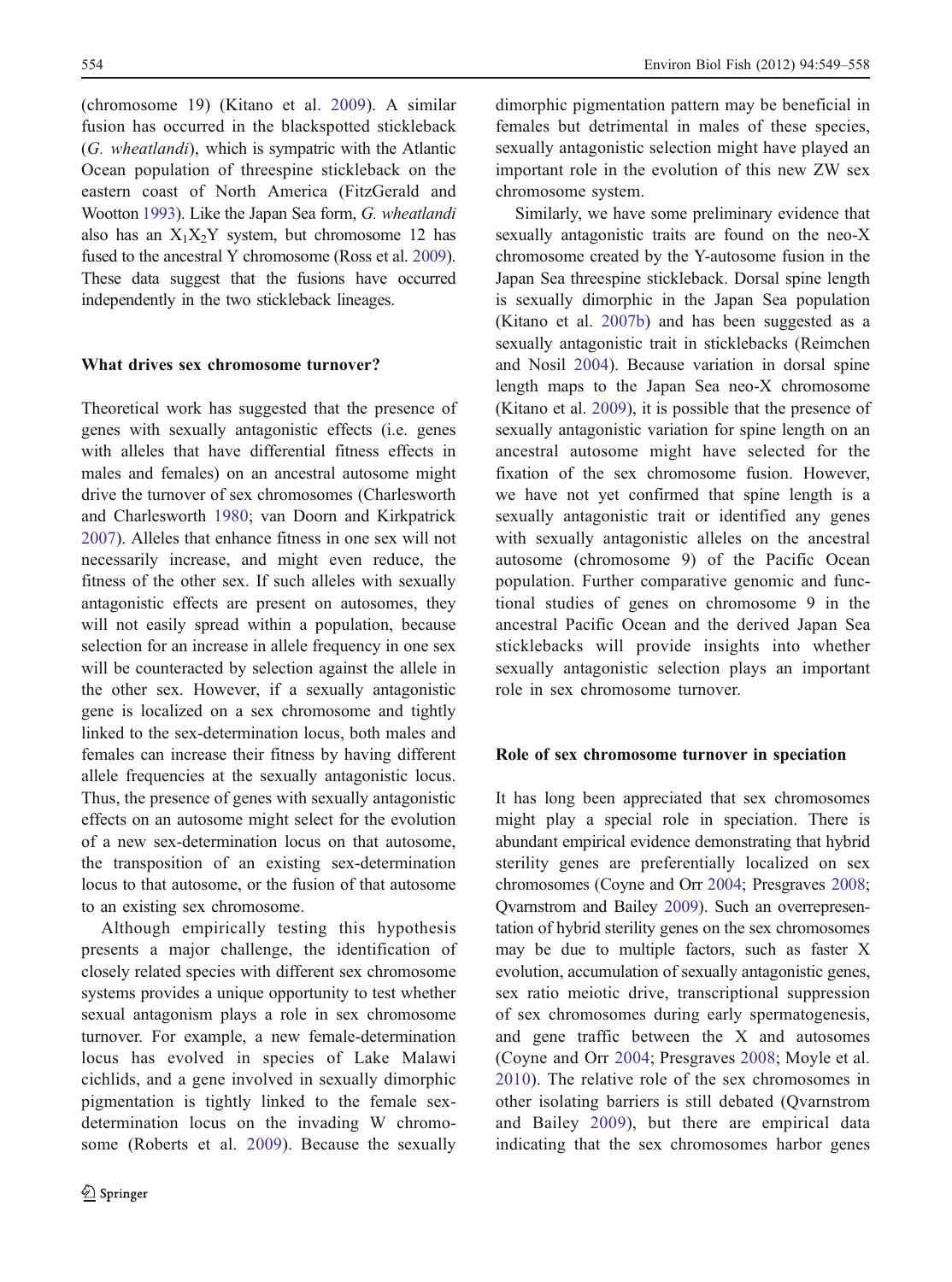that are important for behavioral isolation between closely related species (Prowell [1998](#page-8-0); Reinhold [1998](#page-8-0); Lindholm and Breden [2002\)](#page-8-0).

Although there is good evidence that the sex chromosomes do play an important role in speciation, the role of sex chromosome turnover in speciation has been less appreciated. However, genes that play a role in reproductive isolation between populations might accumulate on neo-sex chromosomes for many of the same reasons that they are found on ancestral sex chromosomes. In this case, sex chromosome turnover might actually promote speciation. We have tested this idea by performing genetic linkage analysis of the isolating barriers present between the Japan Sea form  $(X_1X_2Y)$  and the Pacific Ocean form  $(XY)$  of threespine sticklebacks. These two forms diverged during a period of geographical isolation between the Sea of Japan and the Pacific Ocean about 1.5–2 million years ago. Currently, they are sympatric in eastern Hokkaido, but are reproductively isolated with a low level of hybridization (Higuchi and Goto [1996;](#page-7-0) Yamada et al. [2001](#page-9-0); Kitano et al. [2007a](#page-7-0); Yamada et al. [2007](#page-9-0)). Reproductive isolation between this stickleback species pair results from multiple isolating barriers, including ecogeographical isolation (Kume et al. [2005](#page-8-0); Kume et al. [2010](#page-8-0)), seasonal isolation (Kume et al. [2005](#page-8-0)), behavioral isolation (Kitano et al. [2007a\)](#page-7-0), reduced fitness of hybrids (Kitano et al. [2009](#page-7-0)), and hybrid male sterility (Kitano et al. [2007a](#page-7-0)).

Although the male hybrids resulting from a cross between a Japan Sea female and a Pacific Ocean male are sterile, hybrid males resulting from crosses in the opposite direction and all hybrid females are fertile (Kitano et al. [2007a\)](#page-7-0). Therefore, we were able to make artificial crosses between these two sympatric species and utilize the numerous genomic and genetic tools available for sticklebacks (Kingsley and Peichel [2007](#page-7-0)) to conduct quantitative trait locus (QTL) mapping of isolating barriers between the species pair (Kitano et al. [2009](#page-7-0)). Our QTL mapping revealed that hybrid sterility and male courtship display traits mapped to the ancestral X chromosome (chromosome 19) and the neo-X chromosome (chromosome 9) respectively (Kitano et al. [2009](#page-7-0)). Thus, a neo-X chromosome resulting from a fusion between the ancestral Y chromosome and an autosome contains genes important for the evolution of male courtship displays and can contribute to reproductive isolation

between sympatric stickleback species. This is consistent with the idea that the turnover of sex chromosome might promote speciation.

# Conclusions

Species with multiple sex chromosome systems are prevalent in fishes. In some cases, they can be found in sympatry or parapatry with closely related species that have the ancestral, simple sex chromosome system. These species pairs provide a unique opportunity to gain insight into the evolutionary forces that drive the evolution of new sex chromosomes and to the consequences of their evolution on phenotypic divergence and speciation. First, by identifying the genomic loci important for reproductive isolation or phenotypic divergence between closely related species, we can investigate whether the new sex chromosomes created by fusions can contribute to speciation, as we found in the Japanese species pair. Because the gaps between model and non-model organisms are decreasing with the advent of high-throughput sequencing technologies (Rokas and Abbot [2009\)](#page-8-0), it should be possible to conduct similar genetic and genomic analyses on other fish species pairs to investigate the generality of our findings. Second, these systems could be used to test the hypothesis that sexual conflict drives the turnover of sex chromosomes. Although challenging, one approach would be to compare the autosome that has fused to the sex chromosome in both the ancestral population and the derived population to search for sexually antagonistic genes that might have driven the fusion. Finally, neo-sex chromosomes created by fusions provide a great system to study the early stages of sex chromosome evolution. Extensive genomic analyses have been conducted on the Drosophila miranda neo-sex chromosome created by a Y-autosome fusion; these studies have provided insights into the evolutionary forces that drive the degeneration of the Y chromosome (Bachtrog and Charlesworth [2002;](#page-7-0) Bachtrog [2003;](#page-7-0) Bachtrog [2004;](#page-7-0) Bachtrog [2006;](#page-7-0) Bachtrog et al. [2008;](#page-7-0) Bachtrog et al. [2009](#page-7-0)). Similar studies will be possible in fishes that have neo-sex chromosomes of a variety of ages, which will deepen our understanding of the process of sex chromosome evolution.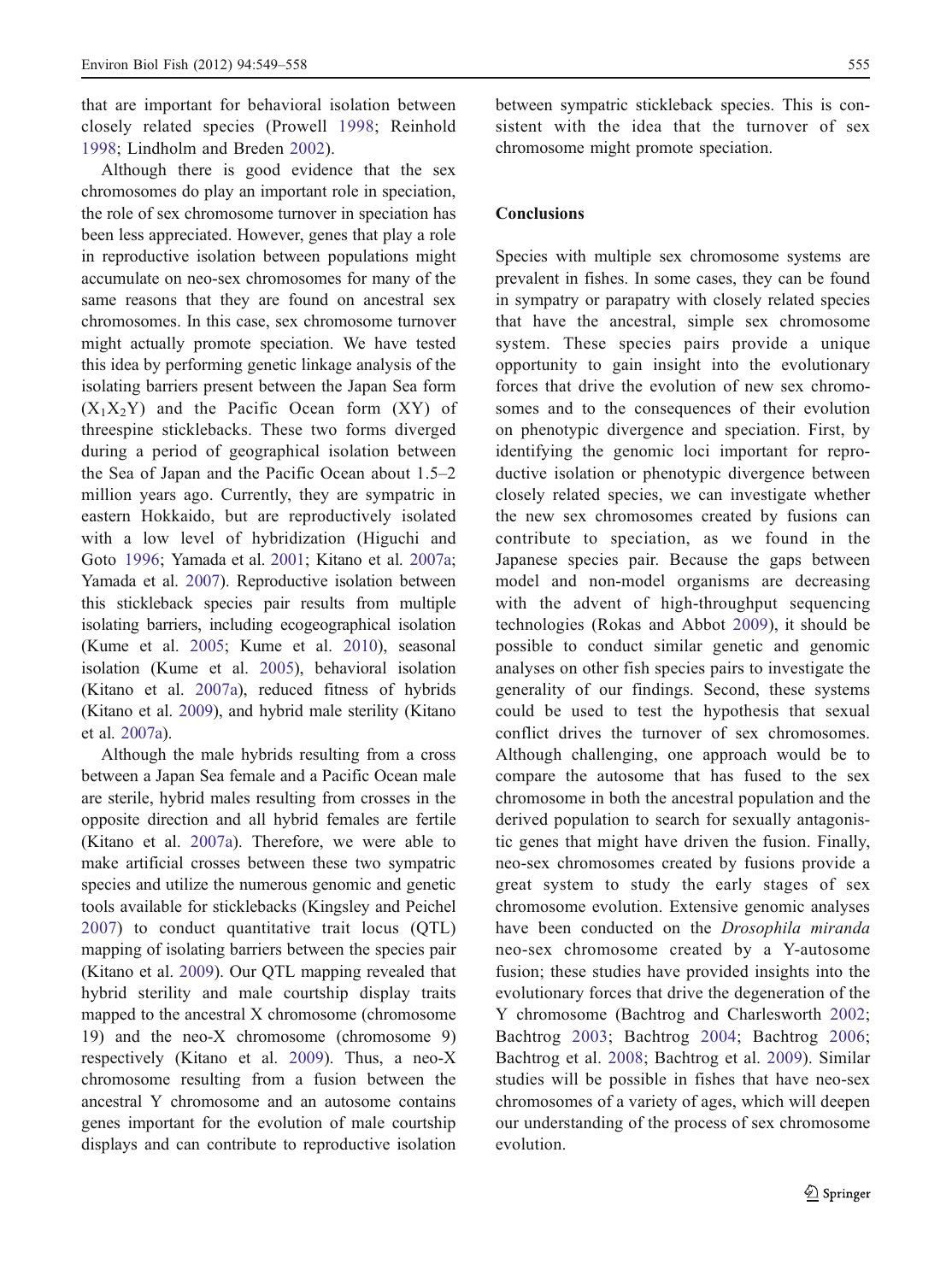<span id="page-7-0"></span>Acknowledgments This work was supported by the Uehara Memorial Foundation, JST PRESTO Program, a Grant-in-Aid for Scientific Research (B) from the Ministry of Education, Culture, Sports, Science, and Technology (no. 22770075) to JK, and a Burroughs Wellcome Fund Career Award in the Biomedical Sciences and National Institutes of Health grants R01 GM071854 and P50 HG002568 to CLP.

Open Access This article is distributed under the terms of the Creative Commons Attribution Noncommercial License which permits any noncommercial use, distribution, and reproduction in any medium, provided the original author(s) and source are credited.

# References

- Almeida-Toledo LF, Daniel-Silva MFZ, Lopes CE, Toledo-Filho SA (2000a) Sex chromosome evolution in fish. II. Second occurrence of an  $X_1X_2Y$  sex chromosome system in Gymnotiformes. Chrom Res 8:335–340
- Almeida-Toledo LF, Foresti F, Daniel MFZ, Toledo SA (2000b) Sex chromosome evolution in fish: the formation of the neo-Y chromosome in Eigenmannia (Gymnotiformes). Chromosoma 109(3):197–200
- Almeida-Toledo LF, Foresti H, Toledo-Filho SA (1984) Complex sex chromosome system in Eigenmannia sp. (Pisces, Gymnotiformes). Genetica 64:165–169
- Alves AL, Oliveira C, Nirchio M, Granado A, Foresti F (2006) Karyotypic relationships among the tribes of Hypostominae (Siluriformes: Loricariidae) with description of XO sex chromosome system in a Neotropical fish species. Genetica 128:1–9
- Bachtrog D (2003) Accumulation of *spock* and *worf*, two novel non-LTR retrotransposons, on the neo-Y chromosome of Drosophila miranda. Mol Biol Evol 20:173–181
- Bachtrog D (2004) Evidence that positive selection drives Ychromosome degeneration in Drosophila miranda. Nat Genet 36:518–522
- Bachtrog D (2006) Expression profile of a degenerating neo-Y chromosome in Drosophila. Curr Biol 16:1694–1699
- Bachtrog D, Charlesworth B (2002) Reduced adaptation of a nonrecombining neo-Y chromosome. Nature 416:323–326
- Bachtrog D, Hom E, Wong KM, Maside X, de Jong P (2008) Genomic degradation of a young Y chromosome in Drosophila miranda. Genome Biol 9:R30
- Bachtrog D, Jensen JD, Zhang Z (2009) Accelerated adaptive evolution on a newly formed X chromosome. PLoS Biol 7:e1000082
- Bertollo LAC, Born GG, Dergam JA, Fenocchio AS, Moreira-Filho O (2000) A biodiversity approach in the neotropical Erythrinidae fish, Hoplias malabaricus. Karyotypic survey, geographic distribution of cytotypes and cytotaxonomic considerations. Chrom Res 8:603–613
- Bertollo LAC et al (2004) Chromosome evolution in the erythrinid fish, Erythrinus erythrinus (Teleostei: Characiformes). Heredity 93:228–233
- Bertollo LAC, Takahashi CS, Moreira-Filho O (1983) Multiple sex chromosomes in the genus Hoplias (Pisces: Erythrinidae). Cytologia 48(1):1–12
- Brum MJI (1996) Cytogenetic studies of Brazilian marine fish. Braz J Genet 19(3):421–427
- Brum MJI, Galetti PM (1992) Multiple sex chromosomes in south Atlantic fish, Brevoortia aurea, Clupeidae. Rev Brazil Genet 15:547–553
- Bull JJ (1983) Evolution of sex determining mechanisms. Benjamin Cummings, Menlo Park
- Caputo V, Machella N, Nisi-Cerioni P, Olmo E (2001) Cytogenetics of nine species of Mediterranean blennies and additional evidence for an unusual multiple sex-chromosome system in Parablennius tentacularis (Perciformes, Blenniidae). Chrom Res 9:3–12
- Centofante L, Bertollo LA, Moreira-Filho O (2006) Cytogenetic characterization and description of an  $XX/XY_1Y_2$ sex chromosome system in catfish Harttia carvalhoi (Siluriformes, Loricariidae). Cytogenet Genome Res 112 (3–4):320–324
- Charlesworth D, Charlesworth B (1980) Sex differences in fitness and selection for centric fusions between sexchromosomes and autosomes. Genet Res 35:205–214
- Cioffi MB, Bertollo LA (2010) Initial steps in XY chromosome differentiation in Hoplias malabaricus and the origin of an  $X_1X_2Y$  sex chromosome system in this fish group. Heredity 105:554–561
- Coyne JA, Orr HA (2004) Speciation. Sinauer, Sunderland
- Devlin RH, Nagahama Y (2002) Sex determination and sex differentiation in fish: overview of genetic, physiological, and environmental influences. Aquaculture 208:191–364
- Ewulonu UK, Haas R, Turner BJ (1985) A multiple sex chromosome system in the annual killifish, Nothobranchius guentheri. Copeia 1985:503–508
- FitzGerald GJ, Wootton RJ (1993) The behavioural ecology of sticklebacks. In: Pitcher TJ (ed) Behaviour of teleost fishes. Chapman and Hall, London, pp 539–572
- Halacka K, Vetesnik L, Lusk S, Mendel J, Papousek I (2007) The  $X_1X_2X_2X_1X_2Y$  multiple sex chromosome system in the Zingel zingel (Pisces: Perciformes) from the Morava river (Czech Republic). Caryologia 60(3):222–225
- Henning F, Trifonov V, Ferguson-Smith MA, de Almeida-Toledo LF (2008) Non-homologous sex chromosomes in two species of the genus *Eigenmannia* (Teleostei: Gymnotiformes). Cytogenetic Genome Res 121(1):55–58
- Higuchi M, Goto A (1996) Genetic evidence supporting the existence of two distinct species in the genus Gasterosteus around Japan. Environ Biol Fish 47:1–16
- Jesus CM, Bertollo LAC, Moreira-Filho O (1999) Comparative cytogenetics in Apareiodon affinis (Pisces, Characiformes) and considerations regarding diversification of the group. Genetica 105:63–67
- Kingsley DM, Peichel CL (2007) The molecular genetics of evolutionary change in sticklebacks. In: Ostlund-Nilsson S, Mayer I, Huntingford FA (eds) Biology of the Threespined Stickleback. CRC Press, Boca Raton, pp 41–81
- Kitano J, Mori S, Peichel CL (2007a) Phenotypic divergence and reproductive isolation between sympatric forms of Japanese threespine sticklebacks. Biol J Linn Soc 91:671–685
- Kitano J, Mori S, Peichel CL (2007b) Sexual dimorphism in the external morphology of the threespine stickleback (Gasterosteus aculeatus). Copeia 2007:336–349
- Kitano J et al (2009) A role for a neo-sex chromosome in stickleback speciation. Nature 461(7267):1079–1083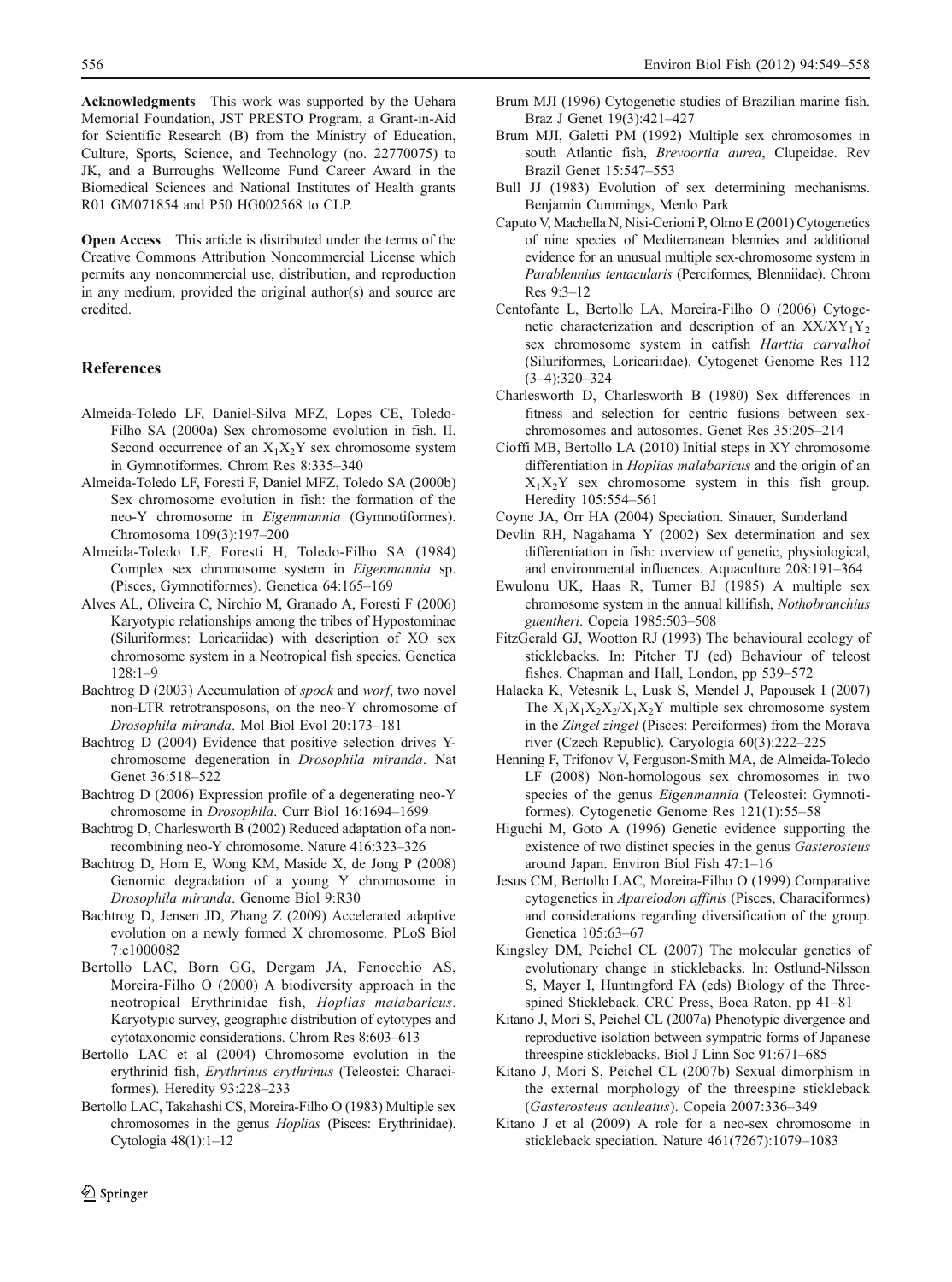- <span id="page-8-0"></span>Kondo M et al (2006) Genomic organization of the sexdetermining and adjacent regions of the sex chromosomes of medaka. Genome Res 16:815–826
- Kume M, Kitamura T, Takahashi H, Goto A (2005) Distinct spawning migration patterns in sympatric Japan Sea and Pacific Ocean forms of threespine stickleback Gasterosteus aculeatus. Ichthyol Res 52:189–193
- Kume M, Kitano J, Mori S, Shibuya T (2010) Ecological divergence and habitat isolation between two migratory forms of Japanese threespine stickleback (Gasterosteus aculeatus). J Evol Biol 23:1436–1446
- Levin B, Foster NR (1972) Cytotaxonomic studies in Cyprinodontidae: multiple sex chromosomes in Garmanella pulchra. Not Nat Acad Nat Sci Philadelphia 446:1–5
- Lindholm A, Breden F (2002) Sex chromosomes and sexual selection in Poeciliid fishes. Am Nat 160:S214–S224
- Mank JE, Promislow DEL, Avise JC (2006) Evolution of alternative sex-determining mechanisms in teleost fishes. Biol J Linn Soc 87:83–93
- Margarido VP, Bellafronte E, Moreira-Filho O (2007) Cytogenetic analysis of three sympatric Gymnotus (Gymnotiformes, Gymnotidae) species verifies invasive species in the Upper Parana River basin, Brazil. J Fish Biol 70:155–164
- Moreira-Filho O, Bertollo LAC, Galetti PM Jr (1980) Evidence for a multiple sex chromosome system with female heterogamety in Apareiodon affinis (Pisces, Parodontidae). Caryologia 33:83–91
- Morescalchi A, Hureau JC, Olmo E, Ozouf-Costaz C, Pisano E, Stanyon R (1992) A multiple sex-chromosome system in Antarctic ice-fishes. Polar Biol 11:655–661
- Moyle LC, Muir CD, Han MV, Hahn MW (2010) The contribution of gene movement to the "two rules of speciation". Evolution 64:1541–1557
- Murofushi M, Nishikawa S, Yosida TH (1983) Cytogenetical studies on fishes. V. Multiple sex chromosome mechanism (XX-Y) found in two dragonet fishes. Proc Jpn Acad B Phys Biol Sci 59:58–61
- Murofushi M, Oikawa S, Nishikawa S, Yosida TH (1980) Cytogenetical studies on fishes. III. Multiple sex chromosome mechanism in the filefish, Stephanolepis cirrhifer. Jpn J Genet 55(2):127–132
- Murofushi M, Yosida TH (1984) Cytogenetical studies on fishes. VIII. XX-Y sex chromosome mechanism newly found in the snake eel, Muraenichthys gymnotus (Anguilloform, Pisces). Proc Jpn Acad Ser B Phys Biol Sci 60(2):21–23
- Ojima Y, Kikuno T (1986) A heteromorphic chromosome of Beryx splendens, Berycidae (Pisces). Proc Jpn Acad B Phys Biol Sci 62:317–320
- Oliveira C, Almeida-Toledo LF (2006) Evidence of an XX/XY sex chromosome system in the fish Dormitator maculatus (Teleostei, Eleotrididae). Genet Mol Biol 29:653–655
- Oliveira RR, Feldberg E, dos Anjos MB, Zuanon J (2008) Occurrence of multiple sexual chromosomes  $(XX/XY_1Y_2)$ and  $Z_1Z_1Z_2Z_2/Z_1Z_2W_1W_2$  in catfishes of the genus Ancistrus (Siluriformes, Loricariidae) from the Amazon Basin. Genetica 134(2):243–249
- Pezold F (1984) Evidence for multiple sex chromosomes in the freshwater goby, Gobionellus shufeldti (Pisces: Gobiidae). Copeia 1984:235–238
- Presgraves DC (2008) Sex chromosomes and speciation in Drosophila. Trends Genet 24:336–343
- Prowell DP (1998) Sex linkage and speciation in Lepidoptera. In: Howard DJ, Berlocher SH (eds) Endless forms: Species and speciation. Oxford Univ Press, New York, pp 309–319
- Qvarnstrom A, Bailey RI (2009) Speciation through evolution of sex-linked genes. Heredity 102:4–15
- Reimchen TE, Nosil P (2004) Variable predation regimes predict the evolution of sexual dimorphism in a population of threespine stickleback. Evolution 58:1274– 1281
- Reinhold K (1998) Sex linkage among genes controlling sexually selected traits. Behav Ecol Sociobiol 44:1–7
- Rishi KK (1976) Mitotic and meiotic chromosomes of a teleost, Callichrous bimaculatus (Bloch) with indications of male heterogamety. Cienc Cult 28:1171–1173
- Roberts RB, Ser JR, Kocher TD (2009) Sexual conflict resolved by invasion of a novel sex determiner in Lake Malawi cichlid fishes. Science 326:998–1001
- Rokas A, Abbot P (2009) Harnessing genomics for evolutionary insights. Trends Ecol Evol 24:192–200
- Rosa R, Caetano-Filho M, Shibatta OA, Giuliano-Caetano L (2009) Cytotaxonomy in distinct populations in Hoplias aff. malabaricus (Characiformes, Erythrinidae) from lower Paranapanema River basin. J Fish Biol 75:2682–2694
- Ross JA, Peichel CL (2008) Molecular cytogenetic evidence of rearrangements on the Y chromosome of the threespine stickleback fish. Genetics 179:2173–2182
- Ross JA, Urton JR, Boland J, Shapiro MD, Peichel CL (2009) Turnover of sex chromosomes in the stickleback fishes (Gasterosteidae). PLoS Genet 5:e1000391
- Saitoh K (1989) Multiple sex-chromosome system in a loach fish. Cytogenet Cell Genet 52:62–64
- Suzuki A, Taki Y, Takeda M, Akatsu S (1988) Multiple sex chromosomes in a monodactylid fish. Jpn J Ichthyol 35 (1):98–101
- Tanaka K, Takehana Y, Naruse K, Hamaguchi S, Sakaizumi M (2007) Evidence for different origins of sex chromosomes in closely related Oryzias fishes: substitution of the master sexdetermining gene. Genetics 177:2075–2081
- Thorgaard GH (1978) Sex chromosomes in the sockeye salmon: a Y-autosome fusion. Can J Genet Cytology 20:349–354
- Ueda T, Ojima Y (1984) Sex chromosomes in the Kokanee salmon Oncorhynchus nerka. Bull Jpn Soc Sci Fish 50:1495–1498
- Ueno K, Kang J-H (1992) Multiple sex chromosomes in the redfin velvetfish, Hypodytes rubripinnis. Jpn J Ichthyol 39 (2):170–173
- Ueno K, Ota K, Kobayashi T (2001) Heteromorphic sex chromosomes of lizardfish (Synodontidae): focus on the  $ZZ-ZW_1W_2$  system in Trachinocephalus myops. Genetica 111:133–142
- Ueno K, Takai A (2008) Multiple sex chromosome system of  $X_1X_1X_2X_2/X_1X_2Y$  type in lutjanid fish, Lutjanus quinquelineatus (Perciformes). Genetica 132(1):35–41
- Uyeno T, Miller RR (1971) Multiple sex chromosomes in a Mexican cyprinodontid fish. Nature 231:452–453
- Uyeno T, Miller RR, Fitzsimons JM (1983) Karyology of the Cyprinodontoid fishes of the Mexican family Goodeidae. Copeia 1983:497–510